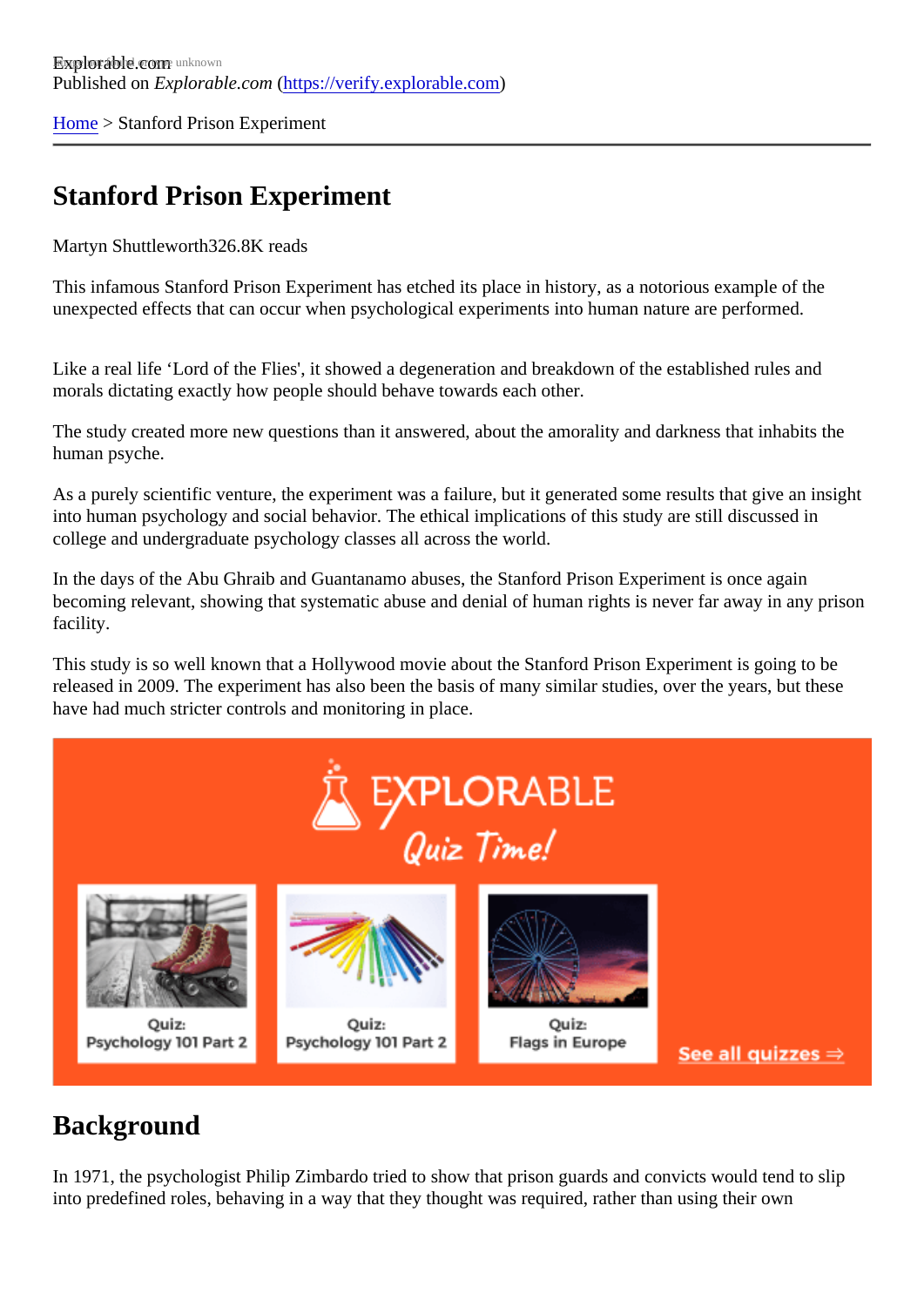judgment and morals.

Zimbardo was trying to show what happened when all of the individuality and dignity was stripped away from a human, and their life was completely controlled.

He wanted show the dehumanization and loosening of social and moral values that can happen to guards immersed in such a situation.

# Method

To conduct the Stanford Prison Experiment, Zimbardo constructed a mock correctional facility in the basement of Stanford University.

Adverts were placed in local newspapers offering \$15 per day for participants in this program. Of the 75 responses, the 24 male subjects judged to be most mentally and emotionally stable were selected. Mainly middle class and white, they were divided into two groups randomly, of 12 prisoners and 12 guards.

The group selected to be the guards were outfitted in 'military-style' intimidating uniforms. They were also equipped with wooden batons and mirrored shades, to prevent eye-contact and make the guards appear I human.

In an initiation meeting, Zimbardo, who acted as the warden for the duration of the experiment, informed the guards that the only rule was that no physical punishment was allowed. Other than that, the guards were to run the prison as they saw fit, and would be divided into regular working shifts and patterns.

Prisoners, by contrast, were dressed in cheap smocks and were allowed no underwear. They were to be addressed by, and answer to, identity numbers only. They also had a small chain around one ankle to rem them that they were inmates in a correctional facility. Conditions were tough, with only basic sleeping mattresses and plain food being supplied.

The prisoners were instructed to wait at home "to be called" for the start of the experiment; their homes were raided without any warning, arrested by the real local police department and charged with armed robbery.

The Palo Alto Police had agreed to help with the experiment. As if they were real-life suspects, the prisone were read their rights and had their mug shots and fingerprints taken. After being stripped, searched and deloused, they were taken into the cells that would be their homes for the next two weeks.

Zimbardo, acting as a prison warden, would be able to observe and make notes about what happened dui the course of the study.

### **Results**

The [Stanford Prison Experime](http://www.prisonexp.org/)nt] degenerated very quickly and the dark and inhuman side of human nature became apparent very quickly.

The prisoners began to suffer a wide array of humiliations and punishments at the hands of the guards, are many began to show signs of mental and emotional distress.

On the second day of the experiment, the prisoners organized a mass revolt and riot, as a protest about the conditions. Guards worked extra hours and devised a strategy to break up and put down the riot, using fireextinguishers.

No prompt for this action was given by Zimbardo; the guards used their own initiative to formulate the plan.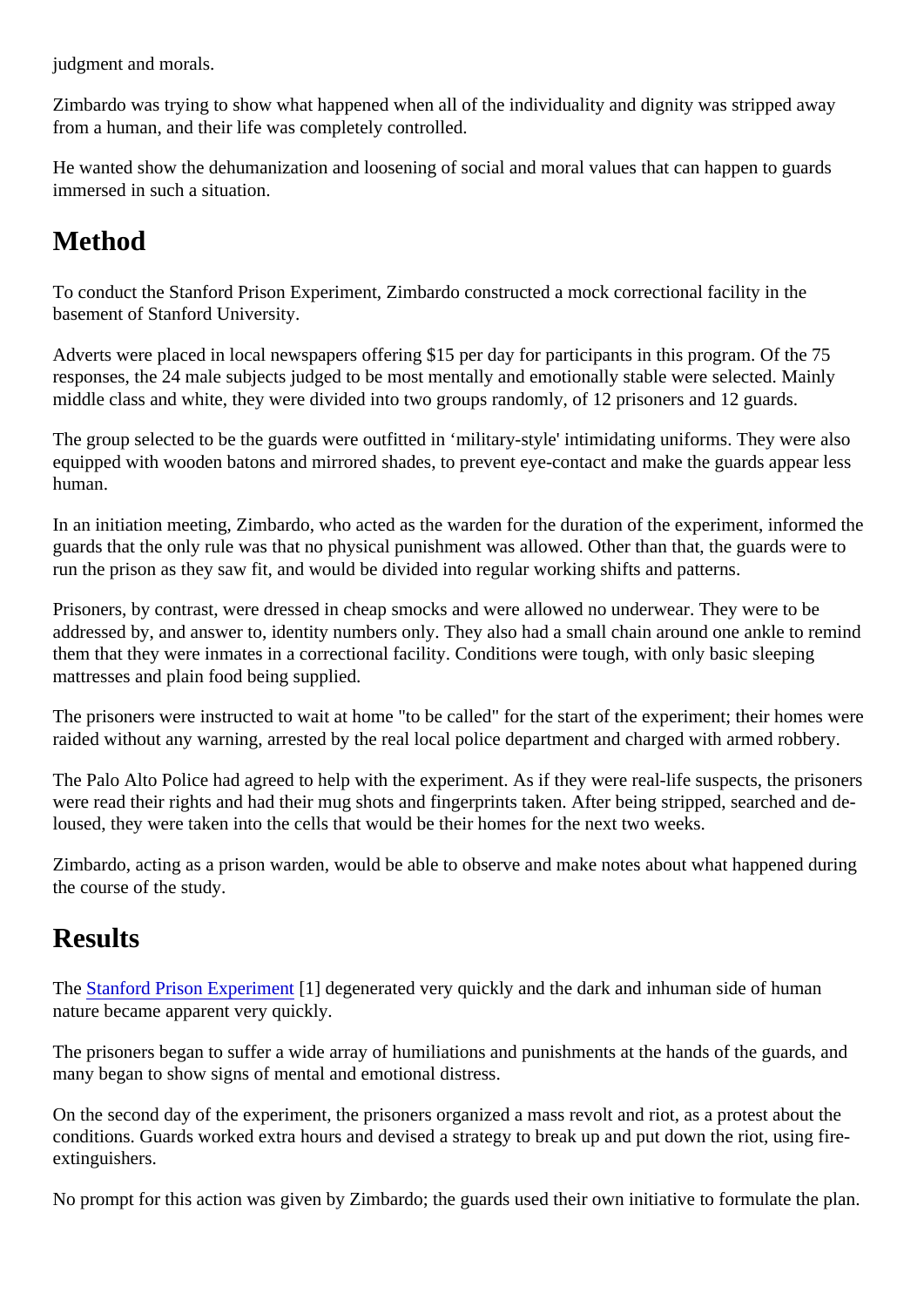Standard prisoner counts and roll-call became a trial of ordeal and ritual humiliation for the prisoners, with forced exercise and physical punishments becoming more and more common. Mattresses were confiscate from the prisoners and they were forced to sleep on cold, hard floors.

Toilet facilities became a privilege, instead of a basic human right, with access to the bathroom being frequently denied; the inmates often had to clean the toilet facilities with their bare hands. Prisoners were often stripped and subjected to sexual humiliation, as a weapon of intimidation.

The experiment showed that one third of the guards began to show an extreme and imbedded streak of sadism, and Zimbardo himself started to become internalized in the experiment. Two of the prisoners had be removed early because they were showing real signs of emotional distress.

Interestingly, none of the prisoners wanted to quit the experiment early, even when told that they would be denied their participation pay. The prisoners became institutionalized very quickly and adapted to their role

A replacement prisoner was introduced and was instructed to go on hunger strike as a protest about the treatment of his fellow inmates, and as an attempt to obtain early release. Surprisingly, his fellow inmates viewed him as a troublemaker rather than a fellow victim trying to help them.

When the inmates were informed that, if the rest of their prisoners gave up their blankets, he would be released from solitary confinement, all but one refused to give up their blanket.

The Stanford Prison Experiment carried on for six days until an outsider, Christina Maslach, a graduate student who would later become Zimbardo's wife, was brought in to interview guards and prisoners and was shocked by the scenes that she was witnessing.

Zimbardo terminated the experiment early and noted that out of over 50 external visitors, this lady was the only one to raise concerns about what was happening.

#### **Conclusions**

Zimbardo believed that the experiment showed how the individual personalities of people could be swamp when they were given positions of authority.

Zimbardo has acknowledged that some guards did try to change the system. He later investigated the to about "heroes" - those who do not succumb to the system.

Social and ideological factors also determined how both groups behaved, with individuals acting in a way that they thought was required, rather than using their own judgment.

The experiment appeared to show how subjects reacted to the specific needs of the situation rather than referring to their own internal morals or beliefs.

The results of the experiment have been used in many high profile court cases over the years, to try and show that a prison must have clear instructions and guidelines from higher level authorities, or prisoner abuse may occur.

### **Criticisms**

The [ethics](https://verify.explorable.com/ethics-in-research)<sup>[2]</sup> of the Stanford Prison Experiment have long been called into question, and, certainly, without stricter controls this experiment would not be sanctioned today; it could pose a genuine risk to people disposed towards mental and emotional imbalances.